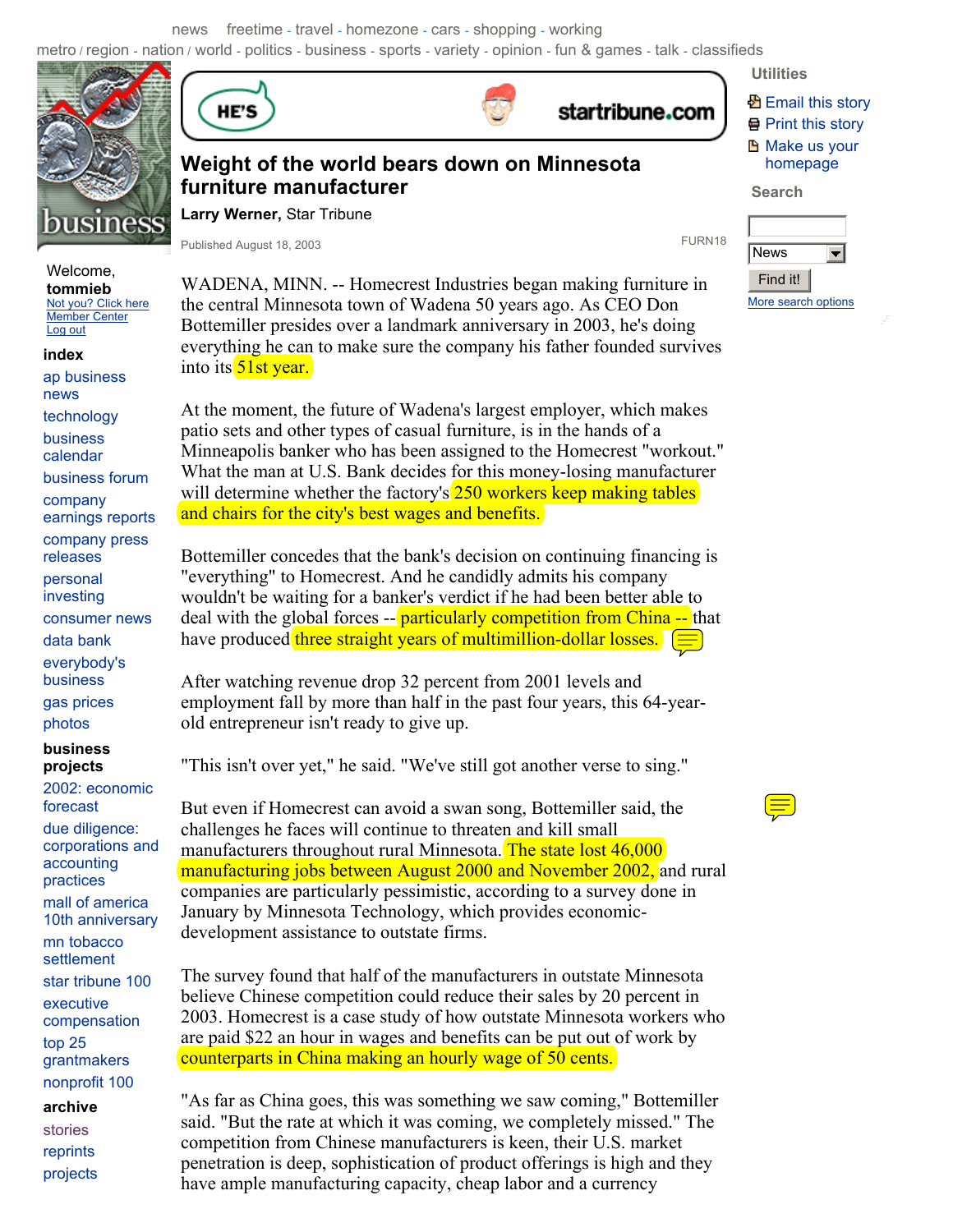advantage, Bottemiller said.

corrections feedback

**contact us** 

The possibility that his company will close was made more likely July 30, when the Teamsters union rejected Homecrest's request for concessions. Teamsters Local 374 officials in Duluth, which represents Homecrest workers, didn't return calls asking for comment.



The pressure has weighed heavily on Bottemiller, a low-key businessman with soft eyes reddened by sleepless nights.

"For me, it's a dream challenged," Bottemiller said, "because my dream was to have the enterprise here in Wadena that would be ongoing and provide meaningful employment to this and future generations. People get cast in different roles in life -- some by choice, some by chance. When I look at my role in this particular community, it's as a provider of employment, and that's what I do."

But that mission became more difficult in 1999, after the company moved into its new 210,000-square-foot factory. At about the same time, Bottemiller's attention was diverted from business matters to something more important -- caring for Nancy, his wife, who was dying of breast cancer.

### **Family roots**

Bottemiller smiles as he talks about happier times, recalling a colorful corporate history that began when his father, Mert, and Mert's brotherin-law, Al Engelman, purchased a Wadena furniture store in 1945.

"My dad did retail, but he didn't really like it," Bottemiller said. "His roots really were in manufacturing, inventing. They started manufacturing in 1953, and started out with hassocks -- foot stools. They went into patio furniture in 1960."

The company became known for premium patio furniture sold in outdoor specialty stores. It offered custom tables and chairs built from steel and available in thousands of combinations of finish and fabric. Chairs featured the super-strong "Homecrest spring" that Mert invented. Don Bottemiller joined his father's company in 1966, planning to stay for a year or two. When his father and uncle decided to sell the business, Don stayed on to run it under Sperry & Hutchinson (S&H), the Green Stamp people who also were in the furniture business.

When S&H got out of that business in 1980, Don Bottemiller and two partners borrowed the money to buy Homecrest. By 1998, Bottemiller had bought out his partners and paid off the debt he took on in the leveraged buyout. He borrowed again to build a new factory in 1999.

The building was designed to accommodate more automated manufacturing processes than Homecrest used in the old plant. But Bottemiller didn't go far enough implementing "lean manufacturing," keeping the staffing higher than necessary.

The dot-com bubble burst in early 2000 and things only got worse in 2001. At Homecrest, expenses were high because of overstaffing, and revenue was dropping as consumers slowed their discretionary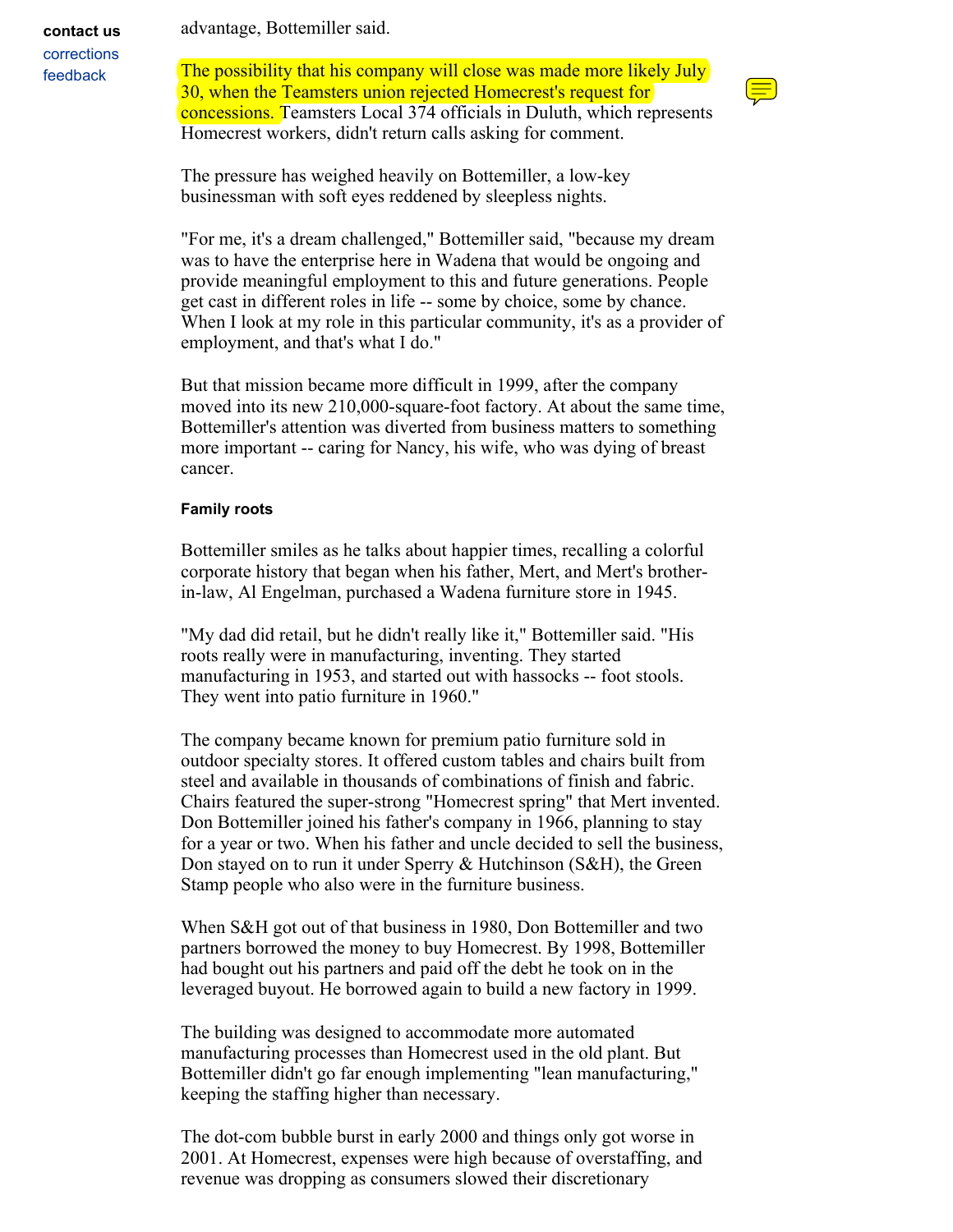purchases of items such as patio furniture.

"My wife passed away in October of the year 2000," Bottemiller said. "The last year of her life, my attention was not sufficiently on the enterprise, and that hurt a lot, and much of the management was homegrown with an 'if-it-ain't-broke-don't-fix-it' type of philosophy. We were not pursuing the attributes that were needed to run a manufacturing company today. Since that time, that's been changed."

But the market pressures are considerable. A soft economy and poor spring weather in a business that's driven by a springtime retail cycle didn't help.

And half a world away, Chinese manufacturers had targeted the "casual" furniture" industry (among others), which includes the patio furniture that Homecrest makes.

Not only are wages 50 cents an hour, the undervalued Chinese currency makes exports cheaper by 20 percent, Bottemiller said.

By the time Bottemiller had recovered enough from his wife's death to resume active management of his company, the losses were growing. In June, the bank put Homecrest in a program to work out the loans that are in arrears. Bottemiller has brought in new managers, trimmed his workforce and taken other steps to convince U.S. Bank that credit should continue to be available. So far, the bank has continued the line of credit at least through the big Chicago furniture market show in September, where Homecrest's representatives will sell to retailers.

One of the products they'll be selling is a major change in strategy -- an admission that if you don't join them, they'll lick you. Homecrest has added a cheaper line of "cast furniture" made in China to supplement its higher-priced fabricated lines made in Wadena.

The Minnesota workers average 18 years of experience, according to Jeff Reinhart, the vice president of operations who joined Homecrest three years ago from Andersen Renewal, a unit of window maker Andersen Corp.

Reinhart loves to show visitors how he has modernized the process of cutting, shaping and welding the Wadena-made furniture from steel and aluminum and painting it before assembly and, finally, the addition of high-quality fabrics.

The company received a setback last month, Reinhart said, when union workers voted down the 12.5 percent cut the company asked for in return for profit-sharing.

"Some of these people aren't going to believe us until they see us locking the doors," Reinhart said.

Bottemiller said he plans to continue discussions with the union and with others who might help the company stay afloat. Those folks include Wadena Mayor Wayne Wolden, business manager of the Wadena campus of Minnesota State Community and Technical College. Wolden said he sees the effect of the weak economy in the growing numbers of